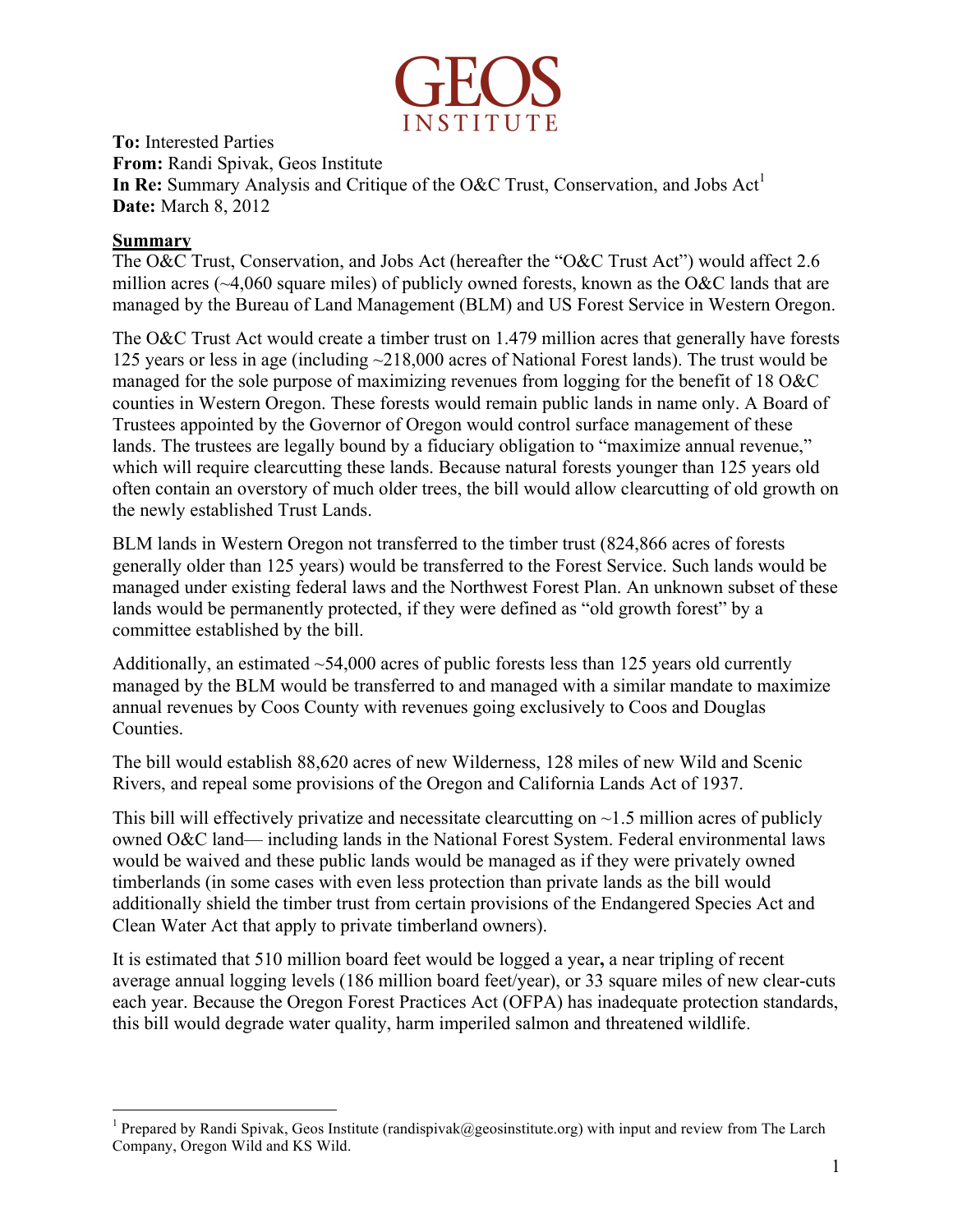# **Fiduciary Trust Lands and County Revenue**

The establishment of a fiduciary trust obligation is the central element of the bill whereby the Trustees must act solely for the benefit of the beneficiaries, which are the 18 O&C counties. A fiduciary trust is the highest standard of care in law. It is a relationship of confidence or trust between two or more parties, in which the fiduciary is required to act at all times for the sole benefit and interest of the beneficiary.

The purpose of the timber trust would be to "produce annual maximum sustained revenues in perpetuity for Trust counties by managing the timber resources on O&C Trust lands on a sustained-yield basis..." (Sec. 211(b)). The bill requires that the lands be managed "in compliance with all Federal and State laws in the same manner as such laws apply to private forest lands" (Sec. 214 (a)), which is generally under the OFPA.

In order to fulfill their fiduciary obligation, the Board of Trustees will have to log as much as possible each year in order to *maximize* annual revenues. The most efficient and cost effective manner of logging is clear-cutting. The OFPA allows clear-cuts up to 120 acres for single landowners with "buffers" of 300 feet between clear-cuts. Half of the timber trust lands by fiduciary necessity will be managed on short rotations at the discretion of the Board of Trustees—the OFPA has no minimum requirements for rotation age. Standard practices are ~40 years on industrial private lands in Oregon.

The other half of the trust lands, are required to be managed in longer rotations between 100-120 years of age, including allowing clear-cuts up to 120 acres. Given that longer rotations mean less income, the trust board, in fact, will be obligated as a fiduciary to manage for 100-year rotation—not anything older. Revenues from logging would go to a fund established for payments to counties, and counties can sue the trust if it fails to maximize revenue.

The seven-members of the trust board would be appointed from different interest groups however the membership would be slanted toward the timber industry and counties. The bill calls for the appointment of two members of the timber industry and two county commissioners, one representative from the "scientific community" which could be a professor of forestry from the OSU School of Forestry, which depends upon timber industry funding. One representative of the general public and one statewide elected official or a representative of a Native American tribe would fill the remaining two positions.

As a practical matter, the a diversity of membership of the board does not matter, because the fiduciary responsibility removes virtually all discretion and requires the trust lands to be managed exclusively for maximum annual revenue. Whenever the board faces a forest management choice, the one that produces greater annual revenue must prevail.

The trustees would also have authority to broker limited land exchanges between ownerships including allowing for a loss of five percent of the timber trust land acres (Sec. 216 (c)). No federal laws that govern public land exchanges will apply, meaning there will be no evaluation of the environmental impacts, or an opportunity for the public to comment or challenge an exchange for not being in the public's interest (Sec. 211(d)).

While the bill calls for payments to the United States Treasury of \$10 million for eight years, the certainty of those payments is not assured as the obligation is negated by the phrase "as soon as practicable" and payments to the Treasury are not prioritized above the fiduciary obligation to maximize trust revenues, or the obligation to establish a Reserve Fund of \$125 million within six years of the creation of the timber trust (Sec. 215 (b)).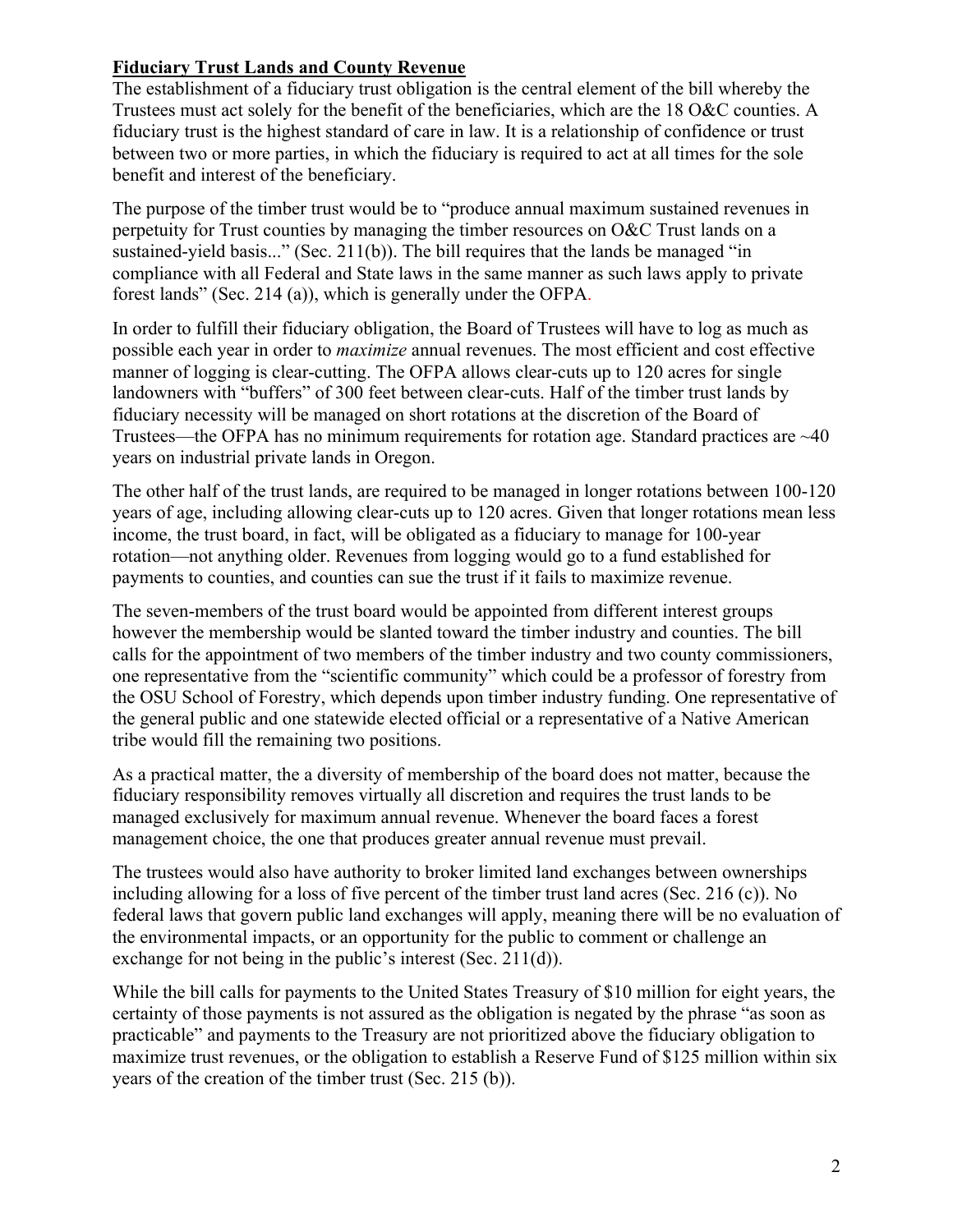The bill mandates continued sharing of timber revenues with the counties on the BLM forests greater than 125 years old that would be transferred to the Forest Service at the O&C Act rate of 50 percent—twice the rate of logging receipts on National Forest lands, 25 percent.

## **Log Exports**

Export of unprocessed wood from the O&C trust would be prohibited (Sec. 214,  $(3)(e)$ ). This is not a change from current law that already prohibits export of raw logs from these lands.

## **Environmental Laws and Public Participation**

The bill states that actions on these lands would be deemed "non-federal" and federal environmental laws would not apply (Sec. 212, (a) 2). Specifically:

**Public Involvement and Environmental Review**: Public involvement under the National Environmental Policy Act (NEPA) would be eliminated and there would be no analysis of environmental impacts. Less damaging alternatives would not have to be analyzed and under the OFPA, there would be extremely limited opportunity for public review, comment, or objection.

**Legal Challenges**: The normal statute of limitations provides citizens 6 years to assess the facts, build a case, and hold appropriate parties accountable in federal court. This bill imposes a time limit of 60 days. Thereafter, only the counties will be able to seek judicial review to enforce requirements of the bill against the board of trustees. Neither the land management agencies, citizens, nor the State of Oregon can seek judicial review for violating the act following enactment of this legislation.

**Endangered Species Act (ESA):** Section 7 of the ESA— which requires consultation with US Fish and Wildlife Service before conducting activities that may harm a threatened or endangered listed species— would not apply on timber trust lands. The legislation even waives application of the ESA standard for private timberlands (Section 9) pertaining to the northern spotted owl. The Oregon Board of Forestry admits that, "compliance with the Oregon Forest Practices Act requirements does not ensure compliance with the federal  $ESA.^{2n}$ .

**Clean Water Act:** The bill waives current statutory requirements for pollution permits for certain logging roads and drainage ditches. Logging roads are the number one source of chronic sediment that bleeds into streams, which in turn smothers salmon eggs causing harm to fisheries and which can also increase costs to upgrade or install water filtration systems.<sup>3</sup> Studies recently confirmed that stream protections were insufficient to meet minimal Clean Water Act requirements for stream temperature.<sup>4</sup>

# **Lands Excluded from the O&C Trust**

The following lands are excluded from the O&C trust: wilderness areas, national wild and scenic rivers, federal lands within the National Landscape Conservation System; areas of critical environmental concern; national parks and federal lands in national monuments; and Oregon treasures. However, the bill *does not* exclude Inventoried Roadless Areas (up to potentially 86,000 acres), and Late Successional Reserves (up to potentially 565,000 acres) and Riparian

http://oregon.gov/ODF/BOARD/docs/2011\_November/BOFATTCH\_20111103\_04\_02.pdf

<sup>&</sup>lt;sup>2</sup> Oregon's Forest Protection Laws manual, page 38.<br><sup>3</sup> Amaranthus, M.P., R.M. Rice, N.R. Barr, and R.R. Ziemer. 1985. Logging and forest roads related to increased debris slides in southwestern Oregon. Journal of Forestry 83(4): 229-23.; Newcombe, C.P., and D.D. MacDonald. 1991. Effects of suspended sediments on aquatic ecosystems. North American Journal of Fisheries

Management 11:72-82.; Ernst, C., R. Gullick, and K. Nixon. 2004. Protecting the source: conserving forests to protect water. *Opflow* (a journal of the American Water Works Association): 30: 1-¬-7.<br><sup>4</sup> Jeremiah D. Groom, Liz Dent, Lisa J. Madsen, Jennifer Fleuret 2011. Response of western Oregon (USA) stream

temperatures to contemporary forest management. Forest Ecology and Management Volume 262, Issue 8, 15 October 2011, Pages 1618-1629.